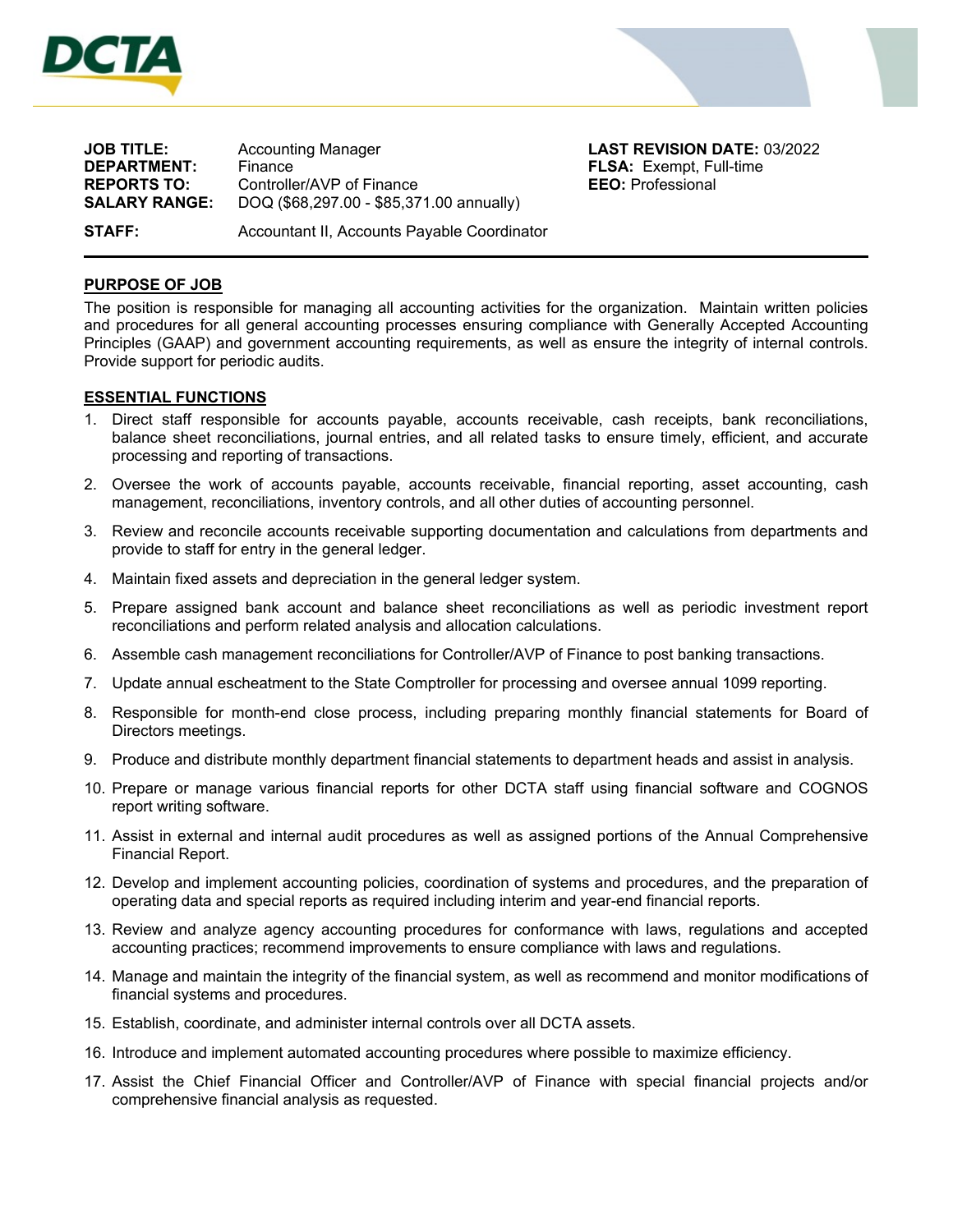

- 18. Responsible for recruiting, supervising, and maintaining a well-trained and skilled staff.
- 19. Perform other duties or projects of similar nature and level as assigned.

# **REQUIREMENTS TO PERFORM WORK**

**Education & Experience** (Any equivalent combination of education and experience)**:** 

- Bachelor's degree in Business Administration or related field with special emphasis in accounting.
- Three (3) to five (5) years progressively responsible experience in governmental accounting (local government experience preferred).
- Certified Public Accountant (CPA) designation required.

*Special Requirements:* Hold a current valid Texas Driver's License.

#### **Knowledge of:**

- Extensive knowledge of governmental fund reporting, and accounting principles, rules, and regulations (GASB, GAAP).
- Microsoft Office suite including Word, Outlook, PowerPoint; intermediate Excel skills required.
- Experience with Superion ONESolution Finance, and COGNOS report writing software preferred.
- Knowledge of 1099-misc reporting required.

#### **Ability to:**

- Display positive interpersonal skills to include tact, listening, stewardship, building community, and foresight.
- Demonstrate a professional level of expertise and high level of discretion and judgment in execution of duties.
- Work independently to perform a variety of functions and manage multiple projects at one time while working in a dynamic environment with changing priorities to meet established deadlines.
- Be adept in oral and written communications in a proactive manner.
- Act responsibility and ethically when working with sensitive financial information.
- Establish cooperative working relationships and communicate effectively and sensitively with staff, as well as internal and external customers.
- Think independently and provide self-direction, solve various problems, and make informed rational decisions.
- Capacity for high-level detail in review and reconciliation functions.
- Exhibit strong problem-solving skills and exceptional customer service orientation.

#### **The ideal candidate will:**

- Foster a culture that values critical thinking, good judgement and problem solving, as well as encourages constructive feedback, engagement, inclusion, and diversity at all levels.
- Display strong and compassionate leadership skills to assigned staff and all of DCTA affiliates.
- Hold the ability to get along with others, individually and in a large group. Has the desire to care for the organization's well-being and with whom they interact. Interested in partaking and/or leading in group development and team building activities.
- Be open to collaborate and work in a team-oriented and helping environment.
- Possess an influential and welcoming communication style.

#### **PHYSICAL ACTIVITIES**

Physical activities include, but are not limited to: on a continuous basis, sitting at a desk for long periods of time; researching information both in written form and on the computer; using a computer and monitor for long periods of time; intermittently twisting and reaching office equipment; writing or using keyboard to communicate through written means; occasionally running errands; lifting light weight; reaching above the waist, and reaching below the waist; repetitive motion and fingering when using computer keyboard and/or 10-key calculator; and seeing, talking